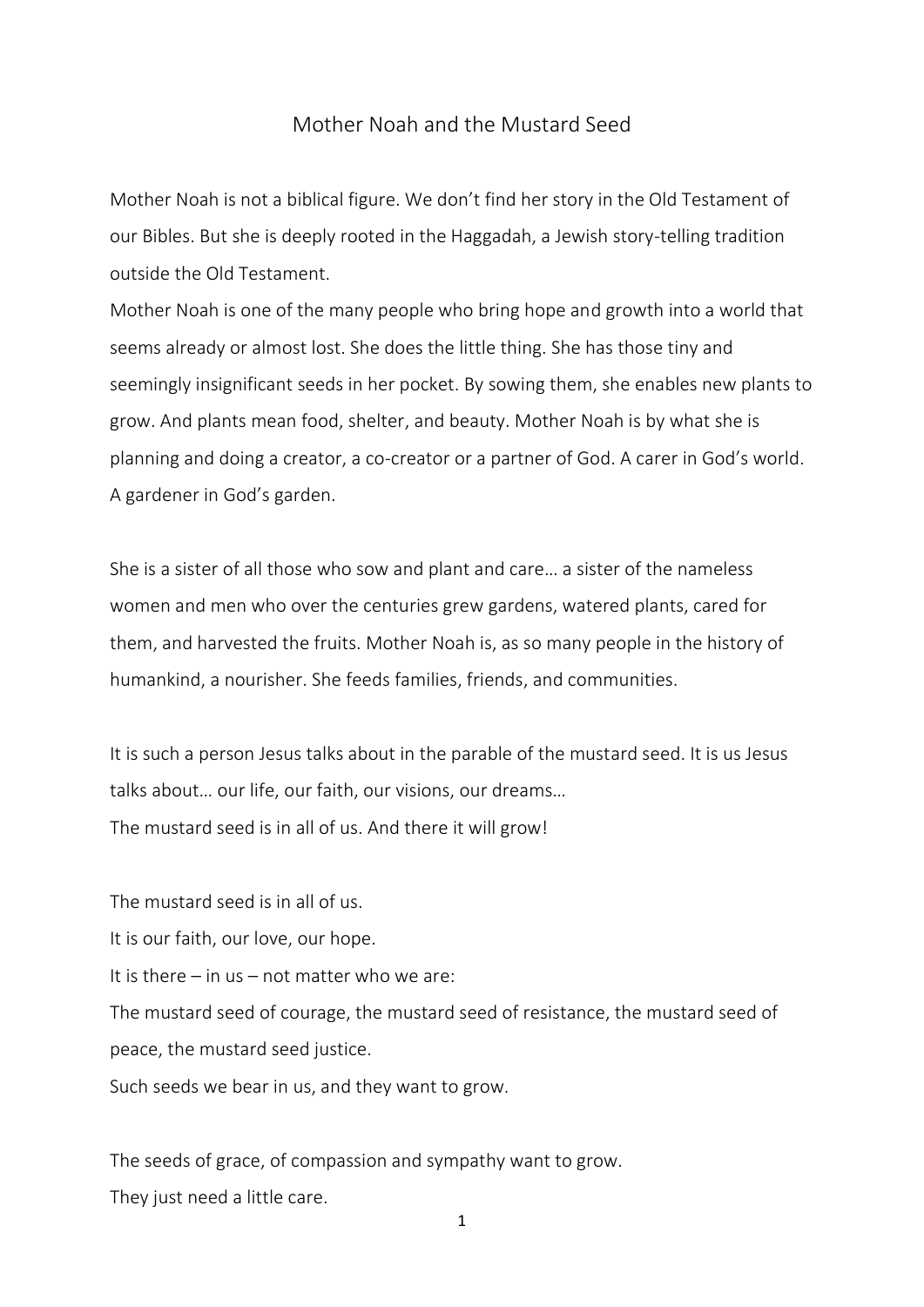As mother Noah held them in the pocket of her apron, we need to hold our seeds and protect them.

We must not let them fall on unfertile ground, not on stones, not among the thorns. We must not tread on them, or trample over them.

We must see them and cherish them...

…as Shiphrah did, and Puah. They resisted the Pharaoh's unhuman and cruel demand to kill the new born Jewish baby boys. Shiphrah and Puah let them live! Their resistance was just a little seed, but it grew into a tree, became a forest  $-$  a safe space for Moses and many after him…

The mustard seeds…

…we must use them and put our trust in them, as Ruth did, and Naomi. Their seeds were small, and the names of the seeds were faithfulness and friendship – nothing more and nothing less. Eventually those two loving woman friends found a community and lived with many others in a world of beautiful trees. There they could live and eat and envision a future that finally leads to Jesus.

Human beings can be mustard seeds…

Martin Luther King comes to my mind, Dietrich Bonhoeffer, Sophie & Hans Scholl, Rosa Luxemburg, Desmond Tutu and Nelson Mandela. Malala Yousafzai comes to my mind, Mahatma Gandhi and Greta Thunberg… and, and, and…

…many more.

The list is endless.

The stories are.

And so are the hope and transformation that come through them.

Human beings can be mustard seeds. All those and millions more. You and me.

2